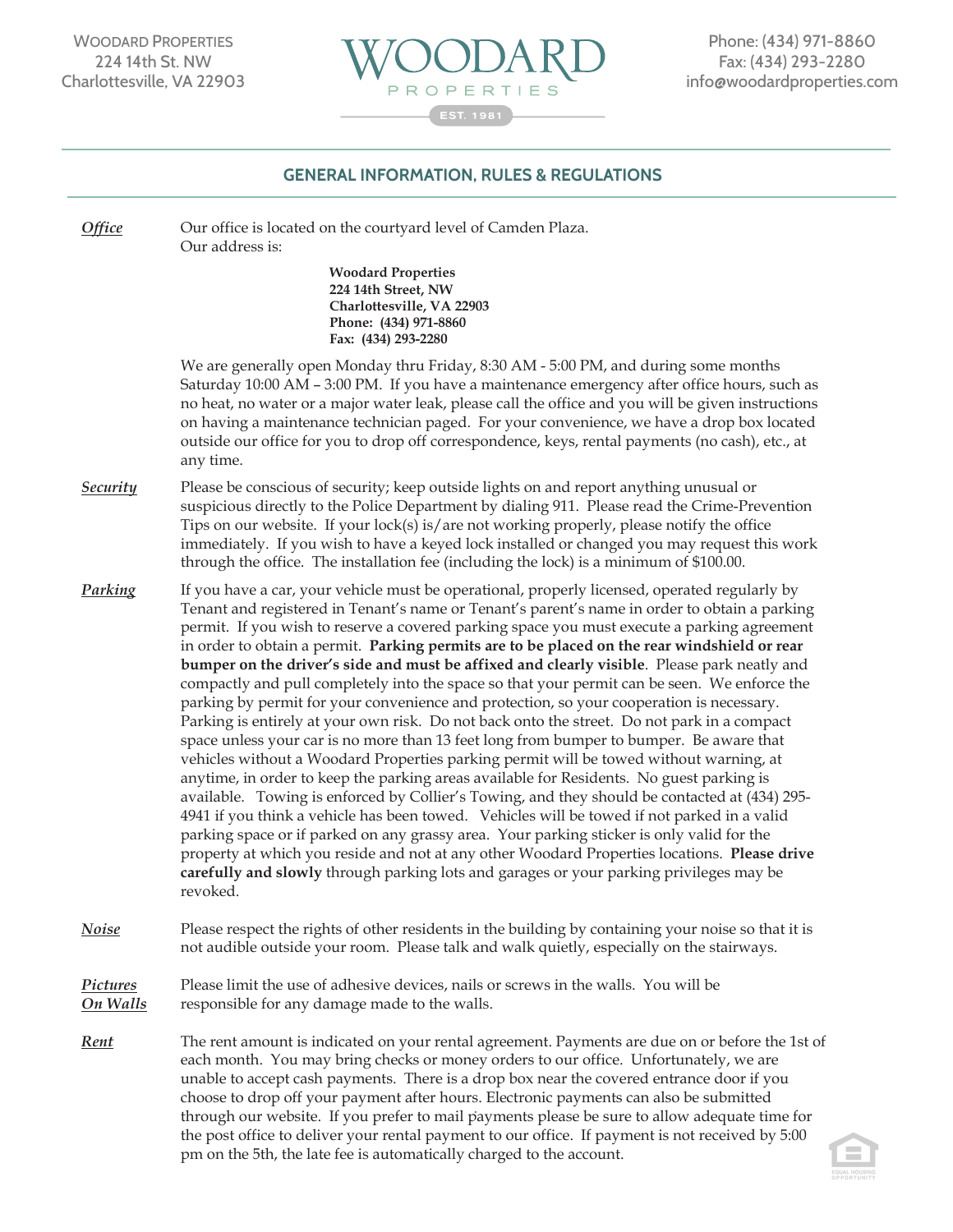| <b>Smoking</b>                      | Smoking is not permitted on premises, common areas such as stairs, sidewalks, parking lots,<br>laundry room, or other property of Landlord. Your visitors are also expected to respect this<br>policy.                                                                                                                                                                                                                                                   |
|-------------------------------------|----------------------------------------------------------------------------------------------------------------------------------------------------------------------------------------------------------------------------------------------------------------------------------------------------------------------------------------------------------------------------------------------------------------------------------------------------------|
| <b>Balconies</b>                    | DO NOT use balconies or walkways to store your belongings or hang clothes. Do not<br>congregate or party on the balconies or walkways. Do not use or store grills or flammable items<br>of any type on balconies.                                                                                                                                                                                                                                        |
| <b>Bicycles</b>                     | Many locations have bike racks to store your bicycle. Bicycles may be kept below stairways,<br>so long as they do not block walking traffic. Please do not park them on the walkways<br>leading to doors, in the courtyard or on porches. You must have a permit, clearly displayed,<br>on your bicycle in order to park on the premises.                                                                                                                |
| Trash                               | Trash must always be placed in plastic bags, sealed, and removed from the apartment regularly<br>to avoid infestation and foul odors.                                                                                                                                                                                                                                                                                                                    |
|                                     | Maintenance Maintenance service requests can be submitted electronically on our website, e-mailed to<br>Maintenance@WoodardProperties.com or you may call the office. If you have an after-hours<br>emergency, you can call 434-972-1048 to have a maintenance technician paged.                                                                                                                                                                         |
| <b>Thermostat</b><br><b>Setting</b> | The thermostat in the central area controls the temperature for the entire apartment.<br>Therefore, it is important that all residents agree on a temperature range for the apartment. If a<br>unanimous agreement cannot be reached by all residents in an apartment then it is assumed<br>that they agree on a setting between the 'Comfort Range' of 68 - 72 degrees.                                                                                 |
| <b>Toilets</b>                      | Should your toilet need to be unclogged, please try first to use a plunger (which is provided in<br>the utility closet). Should Woodard Properties unclog your toilet, you will be charged \$55.00<br>during office hours and \$82.50 after office hours. There will be additional charges if we have to<br>remove your toilet to unstop it.                                                                                                             |
| <b>Fire Safety</b>                  | Storage and/or use of supplemental heating devices, charcoal fires, and dangerous substances<br>(kerosene, gasoline, etc.) are not permitted anywhere on the premises. Charcoal grills may be<br>used on paved areas only. Please do NOT store anything in the utility/furnace closets.                                                                                                                                                                  |
| <b>Smoke</b><br><b>Detector</b>     | We will inspect the smoke detectors periodically. However, you may test your own at<br>any time, and in the event yours does not work, please notify us immediately. If<br>you have any loss of hearing which would require the installation/use of a special smoke<br>detector, please notify us immediately.                                                                                                                                           |
| <u>Pets</u>                         | Pets are not permitted on the Premises (including pet-sitting for guests or family).                                                                                                                                                                                                                                                                                                                                                                     |
| <b>Occupancy</b>                    | Your suite or apartment/house is for occupancy only by the person(s) named on your rental<br>agreement. Occasional overnight guests are allowed, but for no more than two (2) nights in any<br>thirty (30) day period without prior written consent from landlord. If you have any questions<br>in regard to this matter, please contact the office.                                                                                                     |
| <b>Insects</b>                      | Inevitably, insects find their way into many apartments. Prevention is necessary to avoid costly<br>extermination. If you keep your kitchen and all other areas clean, we will exterminate your<br>apartment at no charge. Ask us for details if you discover insects in your unit. Everyone in<br>your apartment must sign an extermination request form, which is available at the office, before<br>we can exterminate for insects in your apartment. |